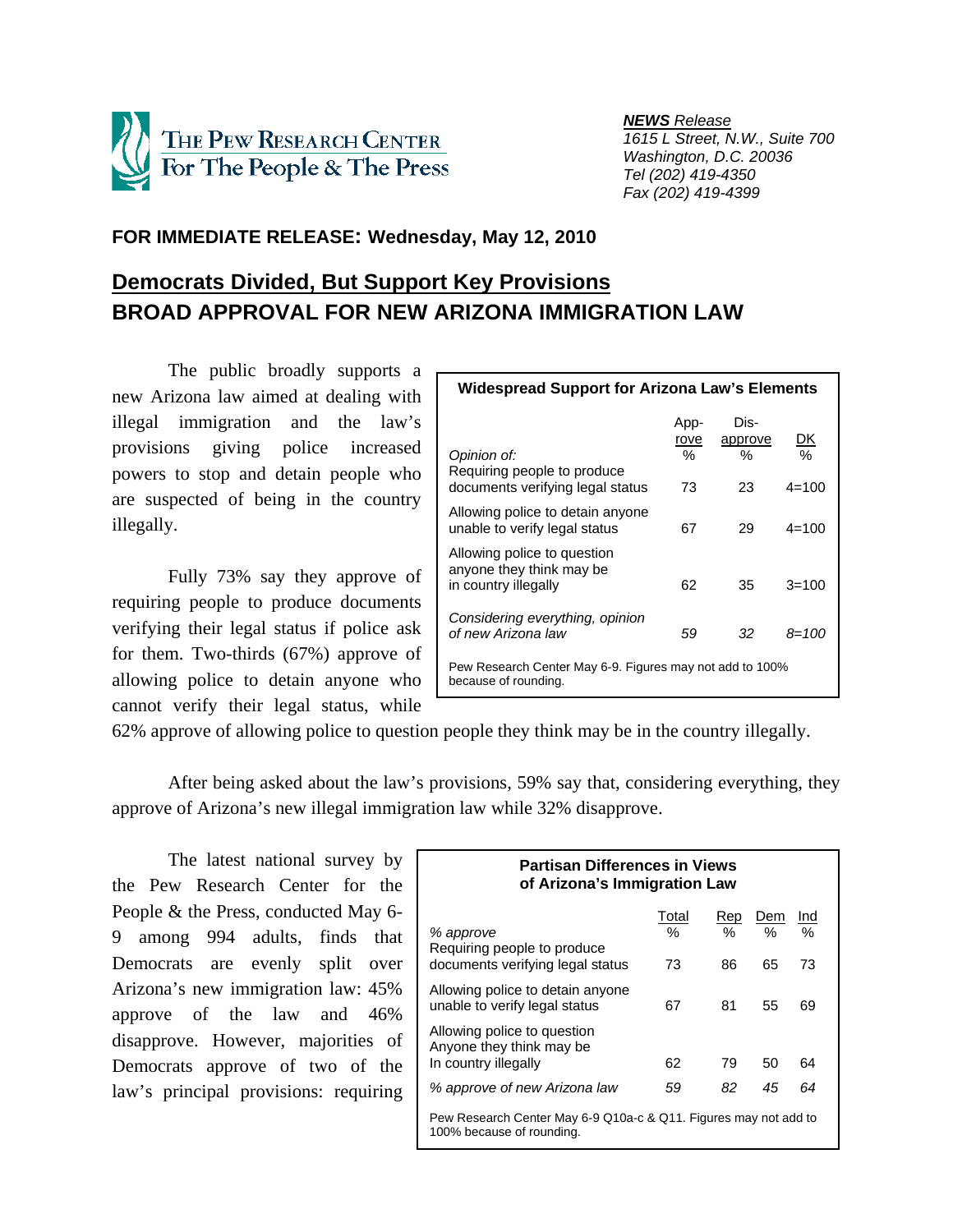people to produce documents verifying legal status (65%) and allowing police to detain anyone unable to verify their legal status (55%).

 Republicans overwhelmingly approve of the law and three provisions tested. Similarly, among independents there is little difference in opinions of the new Arizona law (64% approve) and its elements, which are viewed positively.

 Young people are less supportive of the Arizona immigration law than are older Americans. Fewer than half (45%) of those younger than 30 approve of the new law while 47% disapprove. Majorities of older age groups – including 74% of those 65 and older – approve of the law.

 However, even most young people approve of requiring people

| <b>Young People Less Supportive of Arizona Law</b>                                            |                  |           |                                               |                               |                              |  |
|-----------------------------------------------------------------------------------------------|------------------|-----------|-----------------------------------------------|-------------------------------|------------------------------|--|
| % approve<br>Requiring people to produce<br>documents verifying legal status                  | Total<br>℅<br>73 | 18-<br>61 | $30-$<br>$\frac{29}{49}$ $\frac{49}{%}$<br>70 | $50-$<br>$\frac{64}{%}$<br>80 | $65+$<br>$\frac{1}{2}$<br>82 |  |
| Allowing police to detain anyone<br>unable to verify legal status                             | 67               | 52        | 67                                            | 71                            | 77                           |  |
| Allowing police to question<br>anyone they think may be<br>in country illegally               | 62               | 48        | 59                                            | 67                            | 77                           |  |
| % approve of new Arizona law                                                                  | 59               | 45        | 57                                            | 65                            | 74                           |  |
| Pew Research Center May 6-9 Q10a-c & Q11. Figures may not add to<br>100% because of rounding. |                  |           |                                               |                               |                              |  |

to produce documents verifying their legal status; 61% approve of this element of the law while 35% disapprove. Larger percentages of older age groups support this provision.

# **Most Disapprove of Obama on Immigration**

 As has been the case since last fall, the public is highly critical of Barack Obama's handling of immigration policy. Just 25% approve of the way Obama is handling the issue, while more than twice as many (54%) disapprove. That is little changed from last month (29% approve) and down slightly from last November (31%).

 In the current survey, 76% of Republicans disapprove of Obama's handling of immigration policy, while just 8% approve. Independents disapprove of

| <b>Obama's Poor Ratings on Immigration Policy</b>                                         |                                           |                                              |                                              |                                                      |  |  |
|-------------------------------------------------------------------------------------------|-------------------------------------------|----------------------------------------------|----------------------------------------------|------------------------------------------------------|--|--|
| Obama overall<br>$j$ <sub>o</sub> $b$<br>Approve<br>Disapprove<br>Don't know              | Nov<br>2009<br>℅<br>51<br>36<br>13<br>100 | Jan<br>2010<br>$\%$<br>49<br>42<br>10<br>100 | Apr<br>2010<br>$\%$<br>47<br>42<br>11<br>100 | Mav<br>2010<br>$\%$<br>47<br>42<br><u> 11</u><br>100 |  |  |
| Job handling<br><i>immigration policy</i><br>Approve<br>Disapprove<br>Don't know          | 31<br>48<br>21<br>100                     | 30<br>50<br><u> 21</u><br>100                | 29<br>47<br><u>24</u><br>100                 | 25<br>54<br><u> 21</u><br>100                        |  |  |
| Pew Research Center May 6-9 Q1 & Q3b. Figures may not<br>add to 100% because of rounding. |                                           |                                              |                                              |                                                      |  |  |

Obama's job on the issue by more than two-to-one (57% to 25%). Even among Democrats, as many disapprove (38%) as approve (37%) of the way he is handling the issue, while a quarter (25%) offer no opinion.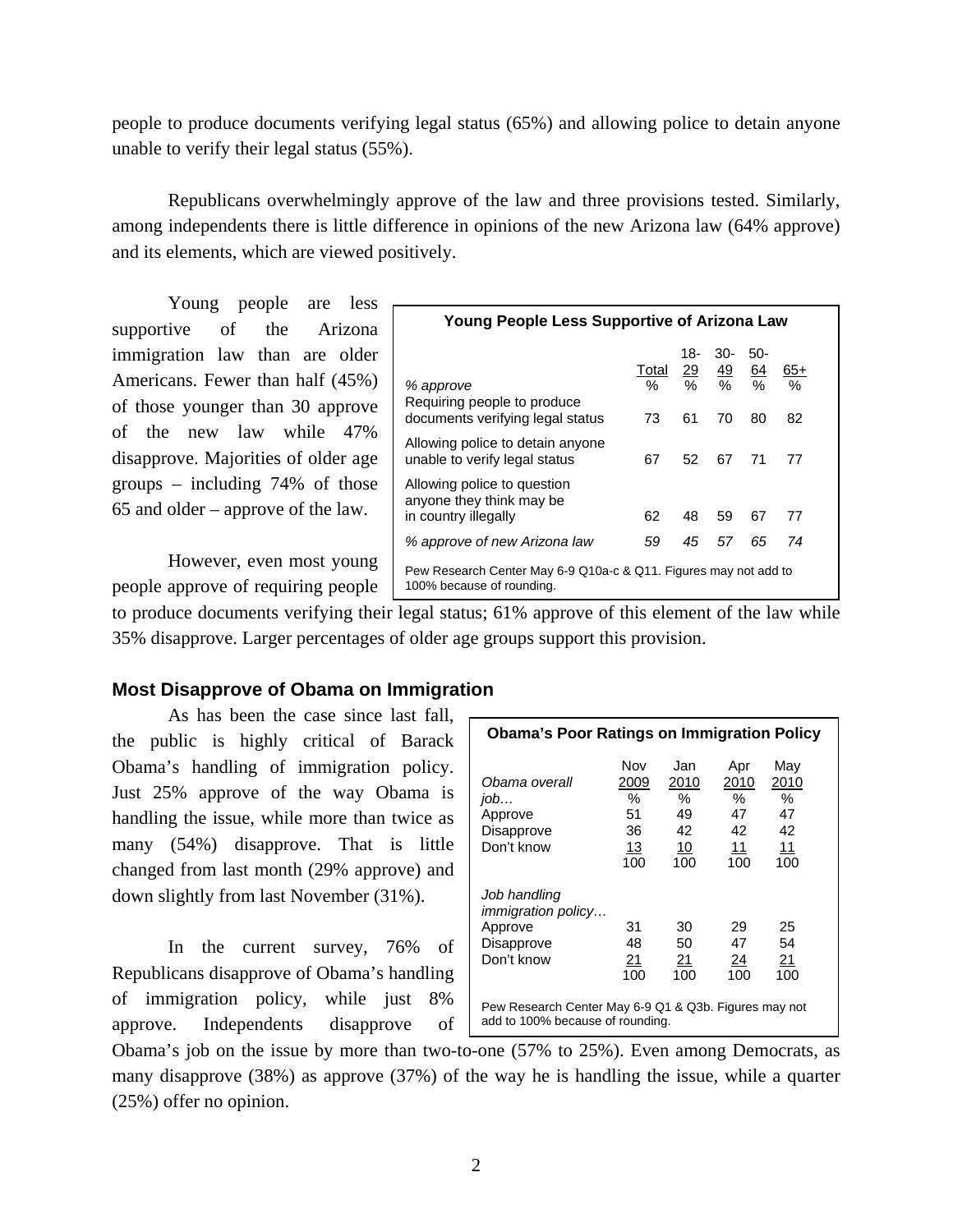## **ABOUT THE SURVEY**

Results for this survey are based on telephone interviews conducted under the direction of Princeton Survey Research Associates International among a national sample of 994 adults living in the continental United States, 18 years of age or older, from May 6-9, 2010 (662 respondents were interviewed on a landline telephone, and 332 were interviewed on a cell phone, including 123 who had no landline telephone). Both the landline and cell phone samples were provided by Survey Sampling International. Interviews were conducted in English. For detailed information about our survey methodology, see http://people-press.org/methodology/.

The combined landline and cell phone sample are weighted using an iterative technique that matches gender, age, education, race/ethnicity, region, and population density to parameters from the March 2009 Census Bureau's Current Population Survey. The sample is also weighted to match current patterns of telephone status and relative usage of landline and cell phones (for those with both), based on extrapolations from the 2009 National Health Interview Survey. The weighting procedure also accounts for the fact that respondents with both landline and cell phones have a greater probability of being included in the combined sample and adjusts for household size within the landline sample. Sampling errors and statistical tests of significance take into account the effect of weighting.

The following table shows the error attributable to sampling that would be expected at the 95% level of confidence for different groups in the survey:

| <b>Group</b> | <b>Sample Size</b> | Plus or minus |
|--------------|--------------------|---------------|
|              |                    |               |

In addition to sampling error, one should bear in mind that question wording and practical difficulties in conducting surveys can introduce error or bias into the findings of opinion polls.

## **ABOUT THE CENTER**

 The Pew Research Center for the People & the Press is an independent opinion research group that studies attitudes toward the press, politics and public policy issues. We are sponsored by The Pew Charitable Trusts and are one of seven projects that make up the Pew Research Center, a nonpartisan "fact tank" that provides information on the issues, attitudes and trends shaping America and the world.

 The Center's purpose is to serve as a forum for ideas on the media and public policy through public opinion research. In this role it serves as an important information resource for political leaders, journalists, scholars, and public interest organizations. All of our current survey results are made available free of charge.

 All of the Center's research and reports are collaborative products based on the input and analysis of the entire Center staff consisting of:

 Andrew Kohut, Director Scott Keeter, Director of Survey Research Carroll Doherty and Michael Dimock, Associate Directors Michael Remez, Senior Writer Robert Suls, Shawn Neidorf, Leah Christian, Jocelyn Kiley and Alec Tyson, Research Associates Jacob Poushter, Research Assistant

© Pew Research Center, 2010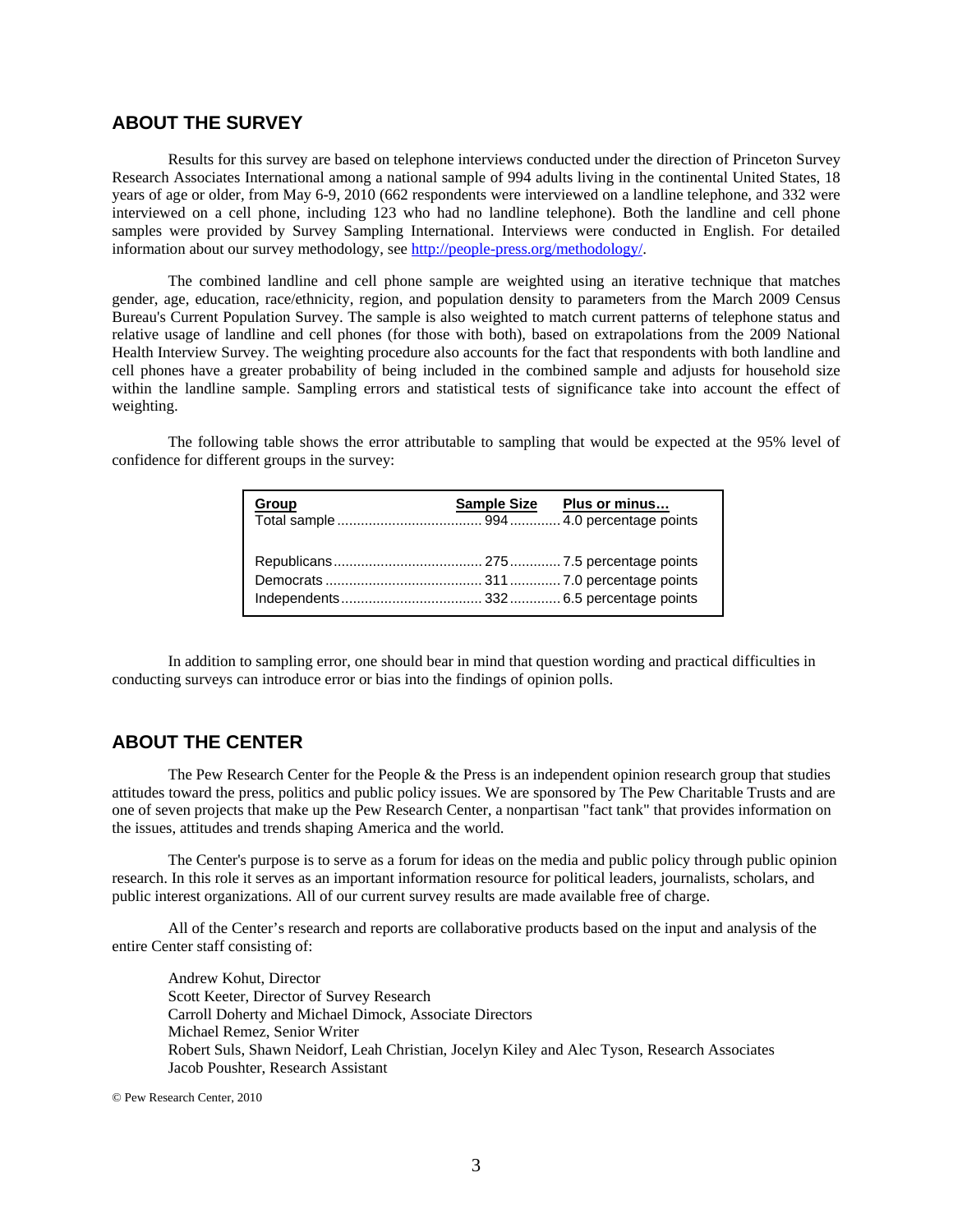## **PEW RESEARCH CENTER FOR THE PEOPLE & THE PRESS MAY 2010 OMNIBUS FINAL TOPLINE**  May 6-9, 2010 N=994

#### **ASK ALL:**

Q.1 Do you approve or disapprove of the way Barack Obama is handling his job as President? **[IF DK ENTER AS DK. IF DEPENDS PROBE ONCE WITH:** Overall do you approve or disapprove of the way Barack Obama is handling his job as President? **IF STILL DEPENDS ENTER AS DK]** 

|                    |         | Dis-    | (VOL.) |
|--------------------|---------|---------|--------|
|                    | Approve | approve | DK/Ref |
| May 6-9, 2010      | 47      | 42      | 11     |
| Apr 21-26, 2010    | 47      | 42      | 11     |
| Apr 8-11, 2010     | 48      | 43      | 9      |
| Mar 10-14, 2010    | 46      | 43      | 12     |
| Feb 3-9, 2010      | 49      | 39      | 12     |
| Jan 6-10, 2010     | 49      | 42      | 10     |
| Dec 9-13, 2009     | 49      | 40      | 11     |
| Oct 28-Nov 8, 2009 | 51      | 36      | 13     |
| Sep 30-Oct 4, 2009 | 52      | 36      | 12     |
| Sep 10-15, 2009    | 55      | 33      | 13     |
| Aug 20-27, 2009    | 52      | 37      | 12     |
| Aug 11-17, 2009    | 51      | 37      | 11     |
| Jul 22-26, 2009    | 54      | 34      | 12     |
| Jun 10-14, 2009    | 61      | 30      | 9      |
| Apr 14-21, 2009    | 63      | 26      | 11     |
| Mar 31-Apr 6, 2009 | 61      | 26      | 13     |
| Mar 9-12, 2009     | 59      | 26      | 15     |
| Feb 4-8, 2009      | 64      | 17      | 19     |

## **QUESTIONS 2-3a PREVIOUSLY RELEASED**

#### **ASK ALL:**

Thinking again about Barack Obama…

Q.3 Do you approve or disapprove of the way Barack Obama is handling **[INSERT ITEM; RANDOMIZE]**  How about **[NEXT ITEM]**? **[REPEAT INTRODUCTION AS NECESSARY]**

|                                 |         | Dis-    | (VOL.) |
|---------------------------------|---------|---------|--------|
|                                 | Approve | approve | DK/Ref |
| The nation's immigration policy |         |         |        |
| May 6-9, 2010                   | 25      | -54     | 21     |
| Apr 21-26, 2010                 | 29      | 47      | 24     |
| Jan 6-10, 2010                  | 30      | 50      | 21     |
| Oct 28-Nov 8, 2009              | 31      | 48      | 21     |
|                                 |         |         |        |

#### **QUESTIONS 3c-d PREVIOUSLY RELEASED**

#### **QUESTION 4 HELD FOR FUTURE RELEASE**

#### **QUESTIONS 5-9 PREVIOUSLY RELEASED**